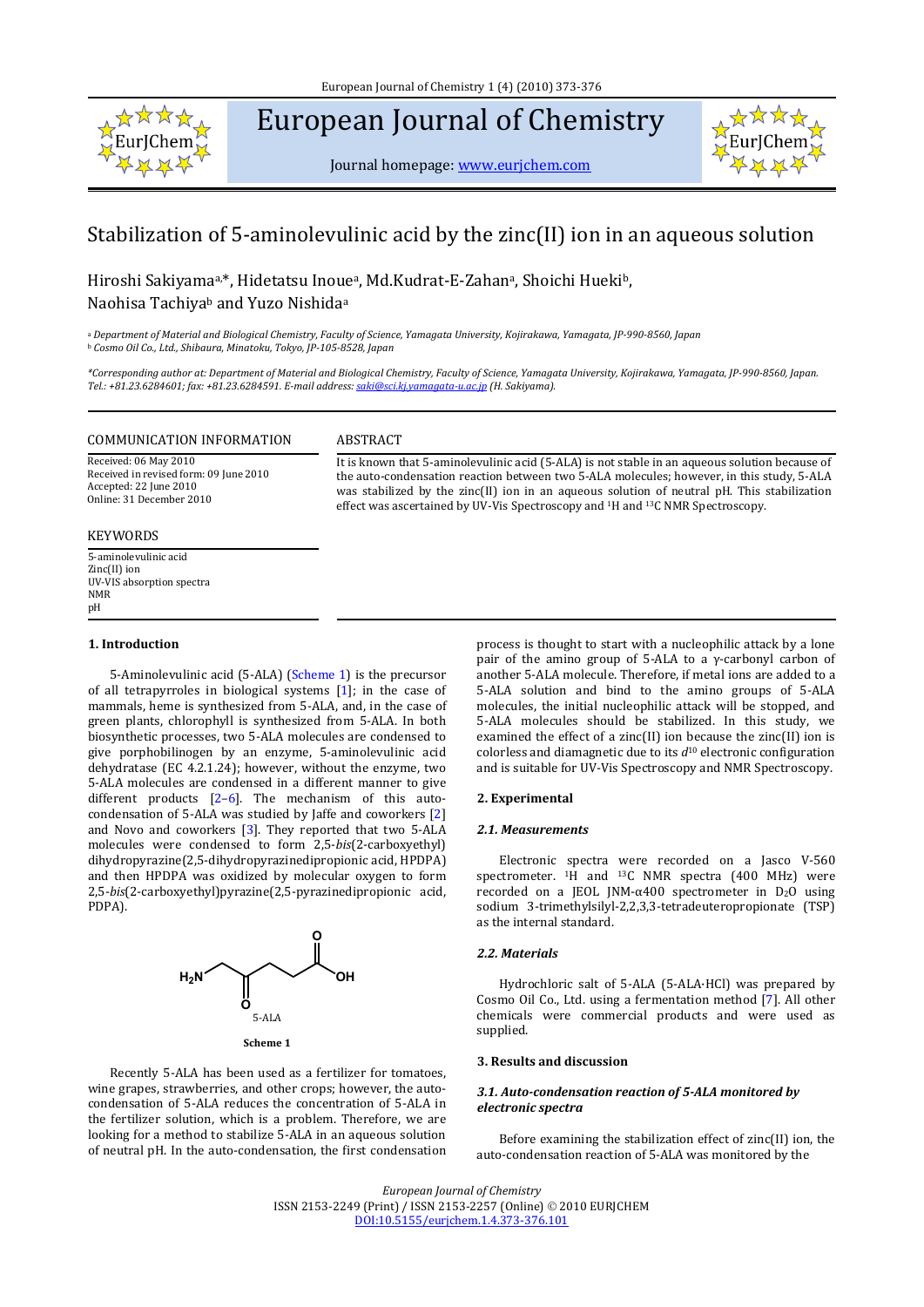

**Figure 1.** Electronic spectral change for an aqueous 5‐ALA solution (left) and time dependencies of the absorbance for the solution at 245 nm (o) and 275 nm (Δ) (right). Conditions: 5-ALA·HCl (20 μmol) and LiOH (40 μmol) in 5 mL of water under aerobic conditions at room temperature (pH=8.0). Measurements were conducted for 20 hours at one‐hour intervals.



**Figure 2.** Electronic spectral change for an N<sub>2</sub>-exchangerd aqueous 5-ALA solution (left) and time dependencies of the absorbance for the solution at 245 nm ( $\circ$ ) and 275 nm ( $\Delta$ ) (right). Conditions: 5‐ALA·HCl (20 μmol), LiOH (40 μmol) in 5 mL of water under N2 condition at room temperature. Measured for 20 hours at one hour intervals.

electronic spectra as follows. An aqueous solution of 5‐ALA  $(pH=-8)$  was prepared by mixing 5-ALA·HCl and lithium hydroxide (LiOH) in a 1:2 molar ratio, and the absorption spectra of the resulting solution were measured for 20 hours at one-hour intervals (Figure 1). At first, a new absorption band appeared at around 245 nm, and then another band appeared at around 275 nm together with two shoulder bands at around 300 nm and 330 nm. The result is consistent with the results of Novo and coworkers  $[3]$ ; the appearance of the first band at around 245 nm corresponds to the formation of HPDPA, and the second band at around 275 nm corresponds to the formation of PDPA. An experiment was also carried out under nitrogen (Figure 2), and as anticipated, the first band appeared at around 245 nm as well as in the aerobic experiment; however, the intensity of the second band at around 275 nm was significantly smaller than that in the aerobic experiment.

#### *3.2. Stabilization of 5ALA by zinc(II) ion*

The effect of zinc(II) ion on the auto‐condensation of 5‐ALA was examined by the method described in Section 3.1. In the presence of  $ZnCl<sub>2</sub>$  in the molar ratio of  $5$ -ALA: $ZnCl<sub>2</sub>$  (2:1), the rate of PDPA formation decrease to about 15% (Figure 3) [slope of absorbance at 275 nm:  $2.5 \times 10^{-2}$  min<sup>-1</sup> in Figure 3 and  $1.7 \times 10^{-1}$  min<sup>-1</sup> in Figure 1]. It is noteworthy that the subtle precipitation of zinc hydroxide caused an increase in the absorbance in a wide wave‐length range just after preparing the solution, but this disappeared within several hours. When ZnCl<sub>2</sub> was added to a 5-ALA solution in a 1: 1 molar ratio, the rate of PDPA formation became less than 5% (Figure 4) [slope of absorbance at 275 nm:  $7.1 \times 10^{-3}$  min<sup>-1</sup> in Figure 4]. The formation of HPDPA and PDPA was significantly inhibited by the zinc(II) ion, and we can conclude that the zinc(II) ion stabilizes 5‐ALA in solution.

The stabilization effect of the zinc(II) ion was also ascertained by  $1H$  and  $13C$  NMR (Figure 5 and 6). Without the zinc(II) ions, the signals of 5-ALA [<sup>1</sup>H NMR:  $\delta$  = 2.71 (t, 2H); 2.90 (t, 2H); 4.13 (s, 2H) ppm; <sup>13</sup>C NMR:  $\delta$  = 30.4; 37.3; 50.0; 179.8; 207.0 ppm] disappeared, and the signals of HPDPA [1H NMR: δ = 2.40 (s, 2H); 2.42 (t, 2H); 2.57 (t, 2H) ppm; 13C NMR: δ = 36.2; 36.2; 36.3; 175.8; 184.5 ppm] appeared; however, with zinc(II) ions (5‐ALA:ZnCl, 1:1), the signals of 5‐ALA remained, and a small amount of HPDPA was observed [<sup>1</sup>H NMR: δ = 2.51 (t, 2H); 2.81 (t, 2H); 4.09 (s,  $\sim$ 1.1H) ppm; <sup>13</sup>C NMR:  $\delta$  = 33.5; 36.08 (HPDPA); 38.8; 50.2; 183.9; 208.9 ppm]. In the 1H NMR in the presence of  $zinc(II)$  ions (Figure  $5c$ ), the integrated intensity of the  $\delta$ -methylene protons was smaller than expected; this may be explained by the D‐H exchange through enolization of 5-ALA in  $D_2O$  [2]. In the presence of zinc(II) ions, the 1H NMR signals shifted downfield as compared with the solution without zinc(II) ions at pH 7 ( $\delta$  = 2.45; 2.75; 4.05 ppm) [2]; this may suggest the coordination of 5-ALA to the zinc(II) ion to form a zinc(II) complex.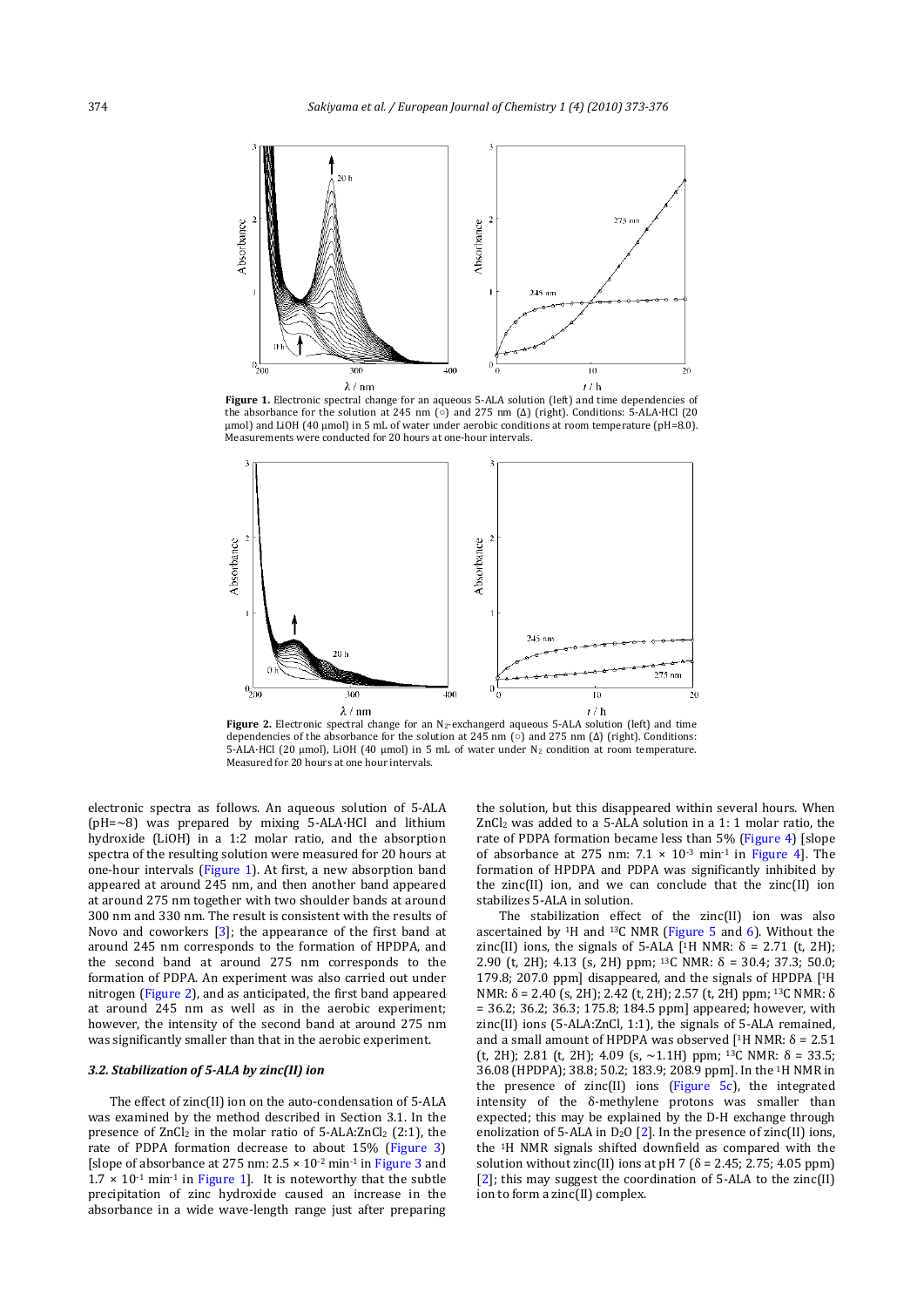

**Figure** 3. Electronic spectral change for an aqueous 5-ALA solution in the presence of zinc(II) ion (left) and time dependencies of the absorbance for the solution at 245 nm  $\circ$ ) and 275 nm ( $\Delta$ ) (right). Conditions:  $5$ -ALA·HCl  $(20 \text{ \mu mol})$ ,  $ZnCl_2$   $(10 \text{ \mu mol})$ , and  $LiOH$   $(40 \text{ \mu mol})$  in  $5 \text{ mL}$  of water under aerobic conditions at room temperature  $(pH = 7.2)$ . Measurements were conducted for 20 hours at one‐hour intervals.



**Figure 4.** Electronic spectral change for an aqueous 5-ALA solution in the presence of zinc(II) ion (left) and time dependencies of the absorbance for the solution at 245 nm ( $\circ$ ) and 275 nm ( $\Delta$ ) (right). Conditions:  $5$ -ALA·HCl  $(20 \mu \text{mol})$ ,  $ZnCl_2$   $(20 \mu \text{mol})$ , and  $LiOH$   $(40 \mu \text{mol})$  in  $5 \mu$ L of water under aerobic conditions at room temperature  $(pH = 6.7)$ . Measurements were conducted for 20 hours at one‐hour intervals.



 $\left( \delta \right)$  $\left\vert \left( \mathbf{g}\right) \right\rangle$ ppm  $\mathbf b$  $p_{\text{pml}}$  $\mathbf{c}$ 

 $\mathbf{a}$ 

**Figure 5.** 1H NMR spectra of 5‐ALA in D2O: (a) 5‐ALA·HCl, (b) neutralized with LiOH, and (c) neutralized with LiOH in the presence of  $ZnCl<sub>2</sub>$  (pH = 7).

ppm Figure 6. <sup>13</sup>C NMR spectra of 5-ALA in D<sub>2</sub>O: (a) 5-ALA·HCl, (b) neutralized with LiOH, and (c) neutralized with LiOH in the presence of  $ZnCl<sub>2</sub>$  (pH = 7).